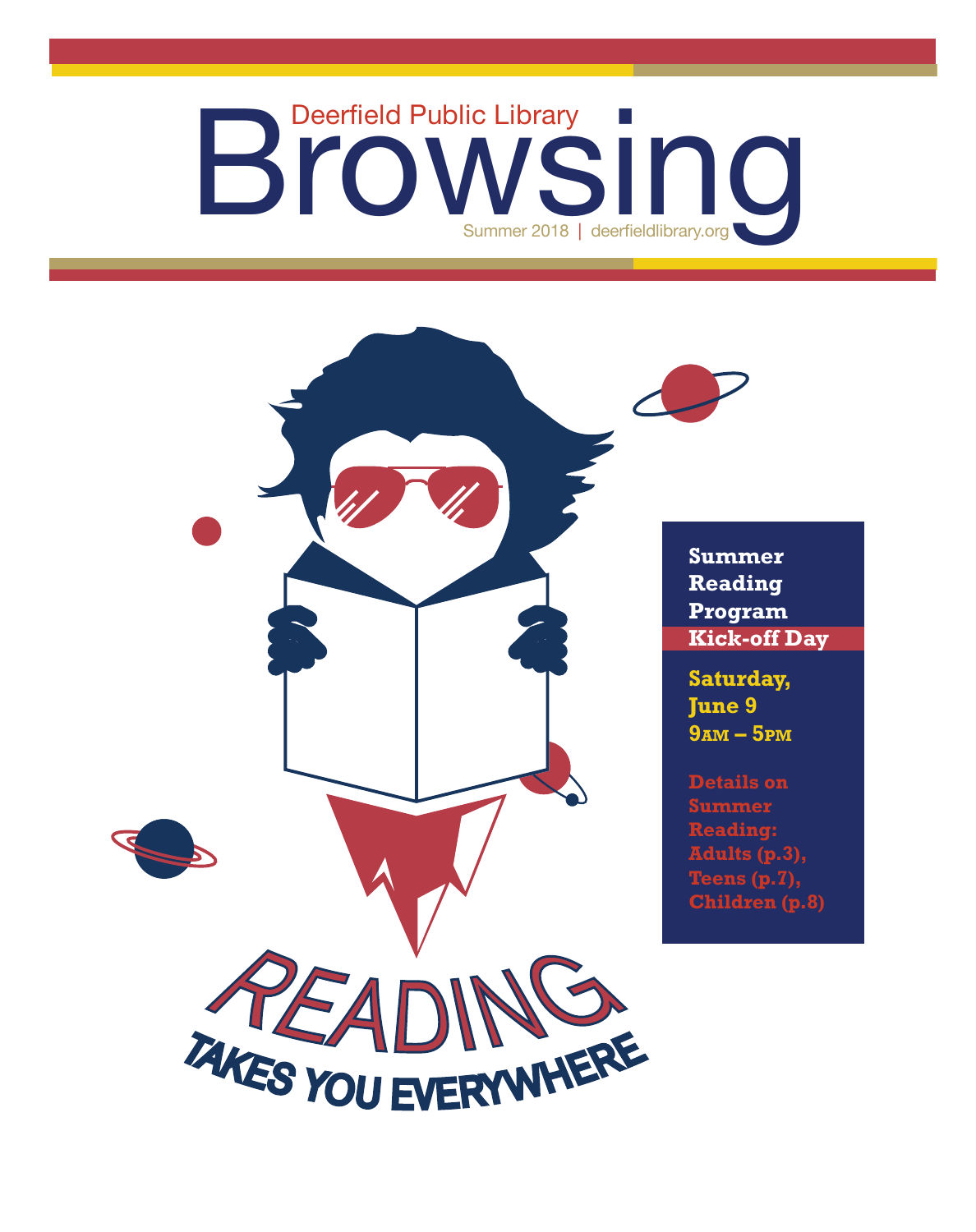

We thought it would be interesting to share some statistical highlights of 2017. Following the trend for public libraries nationwide, there is a very small decline in our total circulation. We know that our print collection remains popular, and our e-resources circulation continue to grow.

What I find to be most interesting is the number of people who still choose to come to DPL. Libraries are the one public institution that serve people of every

age. Every day, we see people who are here enjoying a magazine or using one of the study rooms as their office. There are plenty of students who come to do homework, and loads of kids enjoying the vibrant Youth Services space. We've taken notice, and continue to offer more resources and programs as our budget allows.

#### DPL, more than books!

Amy Falasz-Peterson, *Library Director*

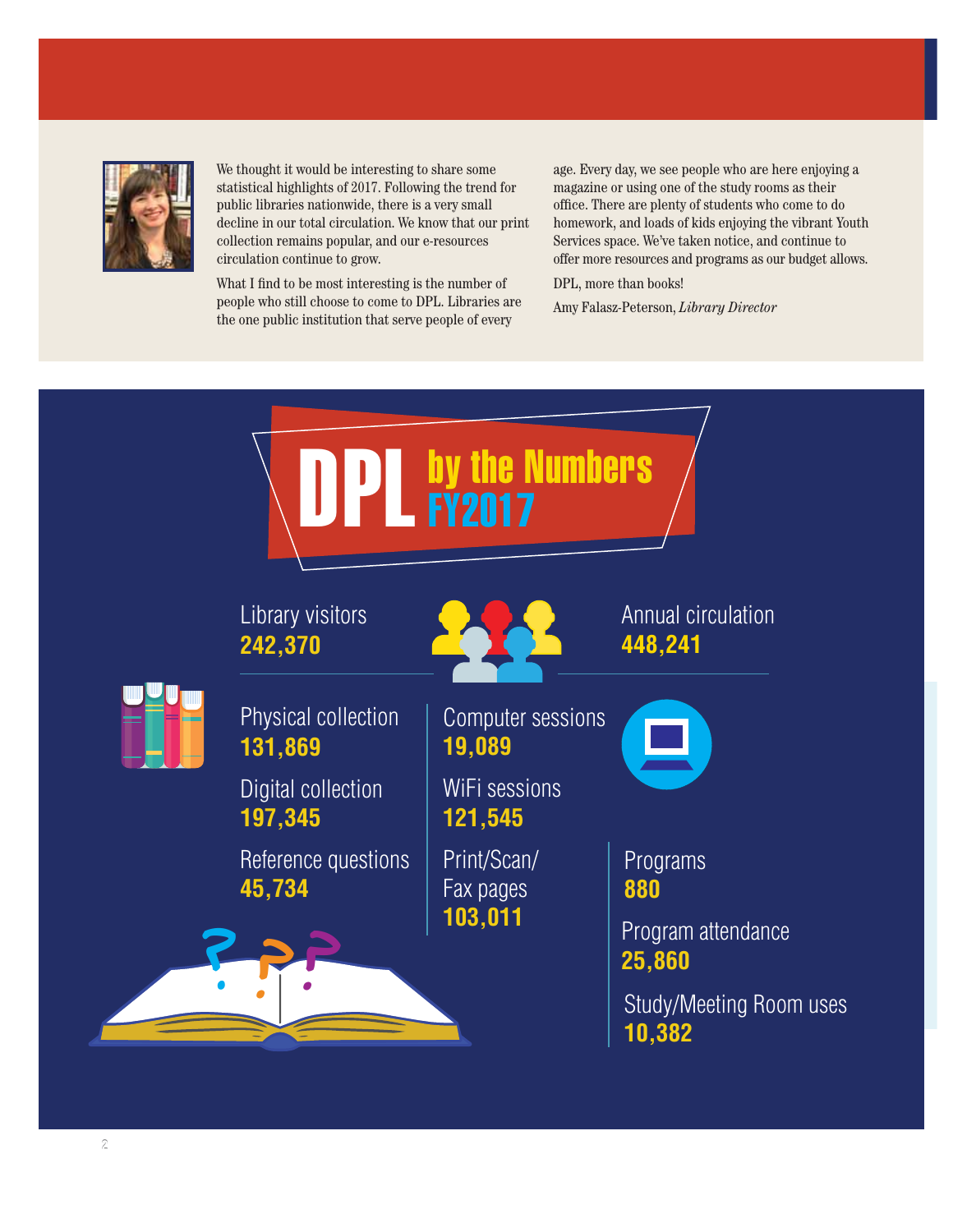*Thursday, August 9, 10:30-11:30AM* Jojo navigates the challenges of his mother's addictions and his grandmother's terminal cancer before the release of his father from prison.

## Adult Summer Reading Program June 9 – August 5

When it comes to your brain, researchers have found there's no better superfood than a book, and our adult summer reading program is a great way to get started. Participants who read five adult library titles this summer (audiobooks definitely count!) will have a chance to win a Kindle E-reader. Stop by the Adult Services or Media desk (or at the sign-up table in the Lobby on Kick-off Day) to pick up a registration form and a sign-up prize. *Quantities available while they last. Registration forms will be available starting on Summer Reading Program Kick-off Day, Saturday, June 9, 9:00AM – 5:00PM* 

## Book Discussions

*Copies of the books will be available at the self-service holds shelf a month before the discussion. Drop-in.*

## Thursday Book Discussions

#### *Killers of the Flower Moon: The Osage Murders and the Birth of the FBI* by David Grann

#### *Thursday, June 14, 10:30-11:30AM*

In the 1920s, the richest people per capita in the world were members of the Osage Indian nation in Oklahoma, after oil was discovered beneath their land. Then, one by one, the Osage began to die under mysterious circumstances. The FBI took up the case making it one of the organization's first major homicide investigations.

## MEET THE AUTHOR!

#### *A Distant Heart* by Sonali Dev *Thursday, July 12, 10:30-11:30AM*



The first baby to survive after several miscarriages, a Kimi grows up in a mansion K surrounded by love and s privilege. But at eleven years p old, she develops a rare illness that requires her to be confined to her home. Until one person

dares venture into her world. Author Sonali Dev *will join us for the July book discussion!* 

*Sing, Unburied, Sing* by Jessmyn Ward

#### *Day Rd., Bannockburn. Copies are available on the holds shelf a month*

Books With A Twist

*Monday, July 23, 7:30-8:30PM*

Exit West by Mohsin Hamid

*Program held at Panera, 1211 Half* 

*prior. Drop-in.* In a country teetering on the brink of civil war, two young people embark on a furtive love affair. When their city explodes, they begin to hear whispers about doors that can



whisk people far away. Leaving their homeland and their old lives behind, they find a door and step through.

#### Classics Book Discussion *Travels with Charley* by John Steinbeck

#### *Thursday, July 26, 7:00-8:00PM*

Photo credit: Vernice Dollar, Studio 16

Join our new quarterly discussion series and read the books you were (supposed!) to read in school or a forgotten classic. This summer, we'll discuss John Steinbeck's travelogue documenting the writer's road trip in his camper, accompanied by his French poodle, Charley. **R**

# Adult Programs *Please register in advance at the Library, by phone at 847-945-3311 or at*

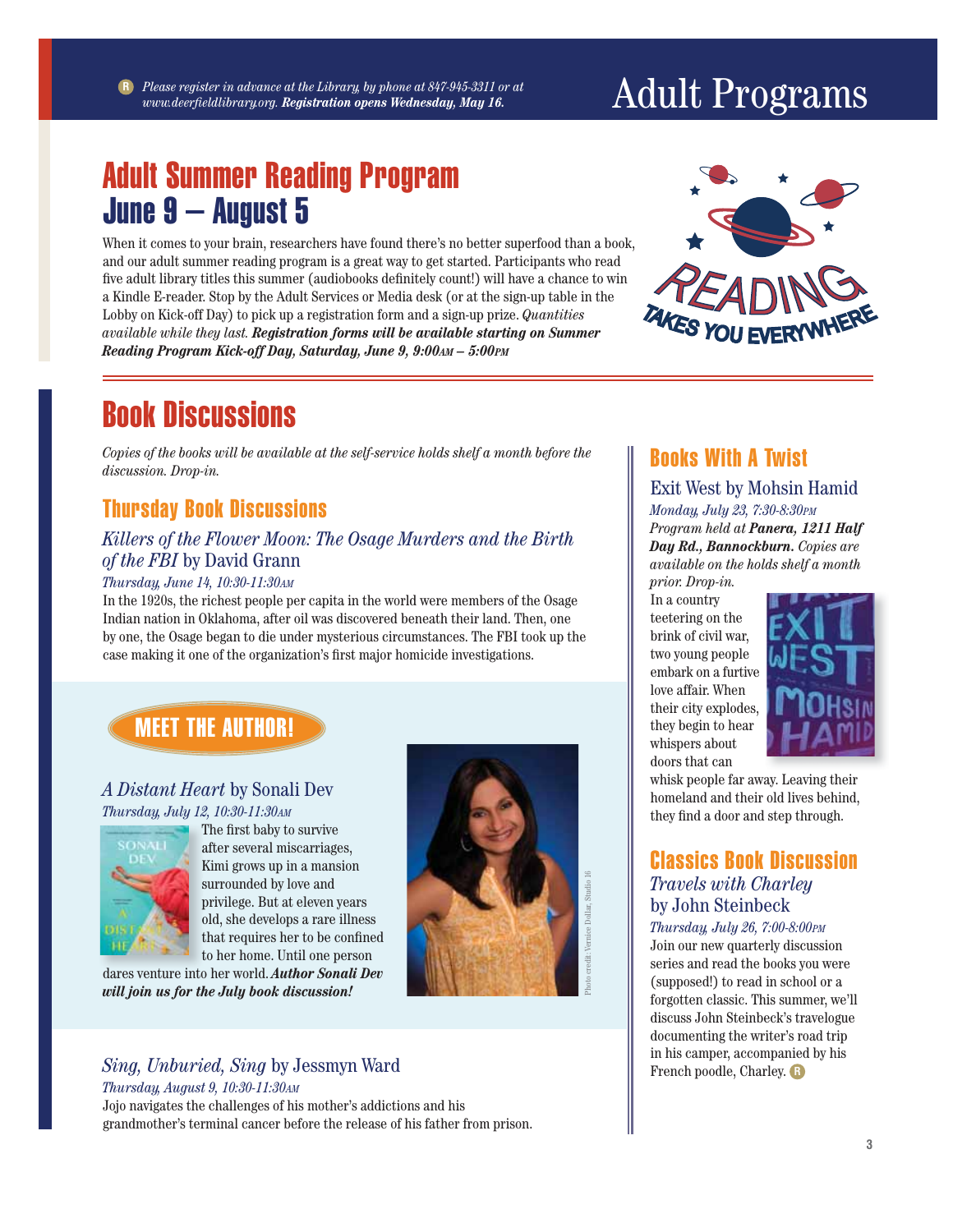

For Film Buffs  *No registration required.*

#### Tuesday 'New Movie' Night *Tuesday, June 5, 19, July 17, 31, August 14, 28*

#### TUESDAY FILMS BEGIN

AT 6:30PM

Come to the Library for New Movie Night on select Tuesdays this summer, and preview the hot new release of the week. As we get closer to each date, you can check our website or ask at the Media desk for a listing of upcoming showings.

#### Plan Your Vacation Online and Save!

#### *Wednesday, June 13, 7:00-8:00PM*

Michael Gershbein, from Very Smart People, describes how to plan your next trip by using some of the best online flight and hotel sites, travel apps, and discount sites that will help you save both time and money. **R**

## Deerfield Public Art Tour

#### *Saturday, June 16, 2:00-3:00PM*

This guided walking tour will explore the sculptures and paintings publicly on display in Deerfield. Starting at the Library, we'll walk through downtown Deerfield, and learn the fascinating backstories of the art you pass by every day. **R**





#### Sound Healing with Lisa Devi *Wednesday, June 20, 7:00-8:00PM*

In various cultures sound has been utilized as a powerful tool for healing. Sound healing can lead us into a meditative state where internal healing occurs, and can bring about a higher awareness and harmony with our reality. Comfortably reclined or seated, you will rest and meditate while Lisa creates an array of tones through a soundscape of crystal bowls, Tibetan bowls, chimes, flutes, and other instruments. Please dress comfortably in clothing that allows easy movement, and feel free to bring your own yoga mat, blanket and/or pillow for maximum comfort. *The library will have a limited number of mats available for use.* **R**



Introduction to Bullet Journaling *Thursday, June 21, 7:00-8:00PM Adults and Teens*

Have you tried planner after planner only to fill out the first few months and then quit? You've got to try the bullet journal—a planner system that allows you to express yourself in a creative way, stay organized, and get things done. Join Audrey Ko of *Things Unseen Designs* as she walks you through the basics and provides lots of ideas to get you started. *Notebooks will be provided or bring one of your own!* **R**

#### Thinks and Drinks Trivia *Wednesday, July 11, 7:30-9:00PM @Deerfi eld Golf Club, 1201 Saunders Rd. Adults Only*

Think you know it all? Prove it! The library is hosting another evening of its popular trivia night at the Deerfield Golf Club in Deerfield! Play individually or team up in



groups of up to 4 people and test your knowledge of world trivia. Refreshments will be served and prizes will be awarded to the biggest know-it-alls! *Register in advance with Adult Services.* **R**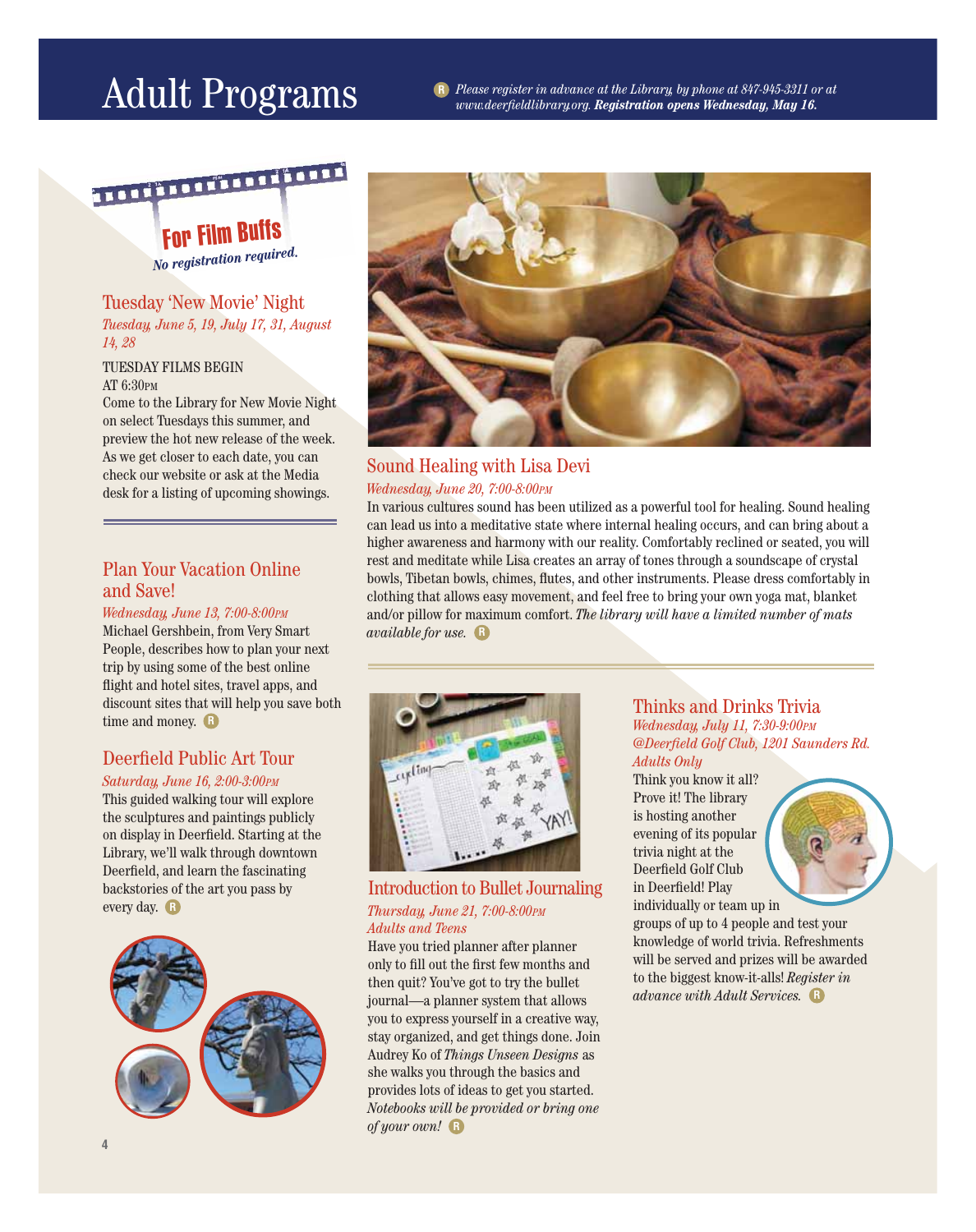

## Meet the K-9 Comfort Dogs

*Saturday, July 14, 1:00-3:00PM, All Ages* They've responded to tragedies across the country from Sandy Hook and Las Vegas, to the Boston Marathon bombing and of late, Marjory Stoneman Douglas High School in Parkland, Florida. Now they'll be making a trip to the Library! Learn more about this unique canine ministry and then meet the awe-inspiring dogs that helped these communities cope. **R**

#### Give Back Event: Blanketed by Love *Thursday, July 19, 7:00-8:30PM*

Join us for an opportunity to help others by making handmade blankets for people in need. The Library is partnering with Blanketed by Love, a local charitable initiative started by Deerfield residents Joanne & Rachel Gold, which has donated more than 2,300 blankets to shelters, hospitals, Ronald McDonald Houses, food pantries and other deserving organizations. Supplies will be provided by the Library. *Optional: Attendees are welcome to bring one yard of 'Blizzard' fleece as a donation.* No special skills required. **R**



#### PLACE Program: Movie Night "Ghostbusters"

*Thursday, July 26, 6:30-8:45PM Adults, Teens*

**PLACE** (**P**ublic **L**ibrary **A**ccess and **C**ommunity for **E**veryone) programs welcome adults with intellectual and developmental disabilities as well as their parents and caregivers.

Join us for an evening of friendship, conversation, and fun with a sensoryfriendly viewing and discussion of the 2016 film *Ghostbusters*. Light refreshments will be served. *Parents and caregivers encouraged to attend.* **R**



#### The WWII Radio Hour with Nostalgia Entertainment *Sunday, July 29, 2:00-3:00PM, All Ages*

Join us for an afternoon of music that will bring back memories of a time gone by. Nostalgia Entertainment will perform hits in period costumes from the time of World War II. The show is a re-creation of a live radio broadcast from the 1940's including songs and choreography in the style of the Andrew Sisters, Abbott and Costello style comedy, and a touching tribute to our Veterans. **R**



#### Game Night at Warehouse Eatery *Thursday, August 2, 7:00-9:00PM Adults only*

Join us at Warehouse Eatery in Deerfield for an evening of fun and food. Play one of the many board games from the Library's collection. Choose from classic games like *Monopoly* or *Clue*, or try one of our modern games like *Catan* or *Pandemic*. Don't know how to play a specific game? Don't worry; we'll be happy to teach you. *Appetizers will be served and prizes awarded.* **R**



#### Make and Take Terrariums *Thursday, August 23, 7:00-8:00PM*

Keep the summer going well into fall and beyond with a terrarium you make yourself. Local certified horticulturist Wade Wheatley will lead you through the science and design behind the perfect terrarium. Participants will then create their own mini ecosystem to take home. Materials will be provided. *Space is limited.* **R**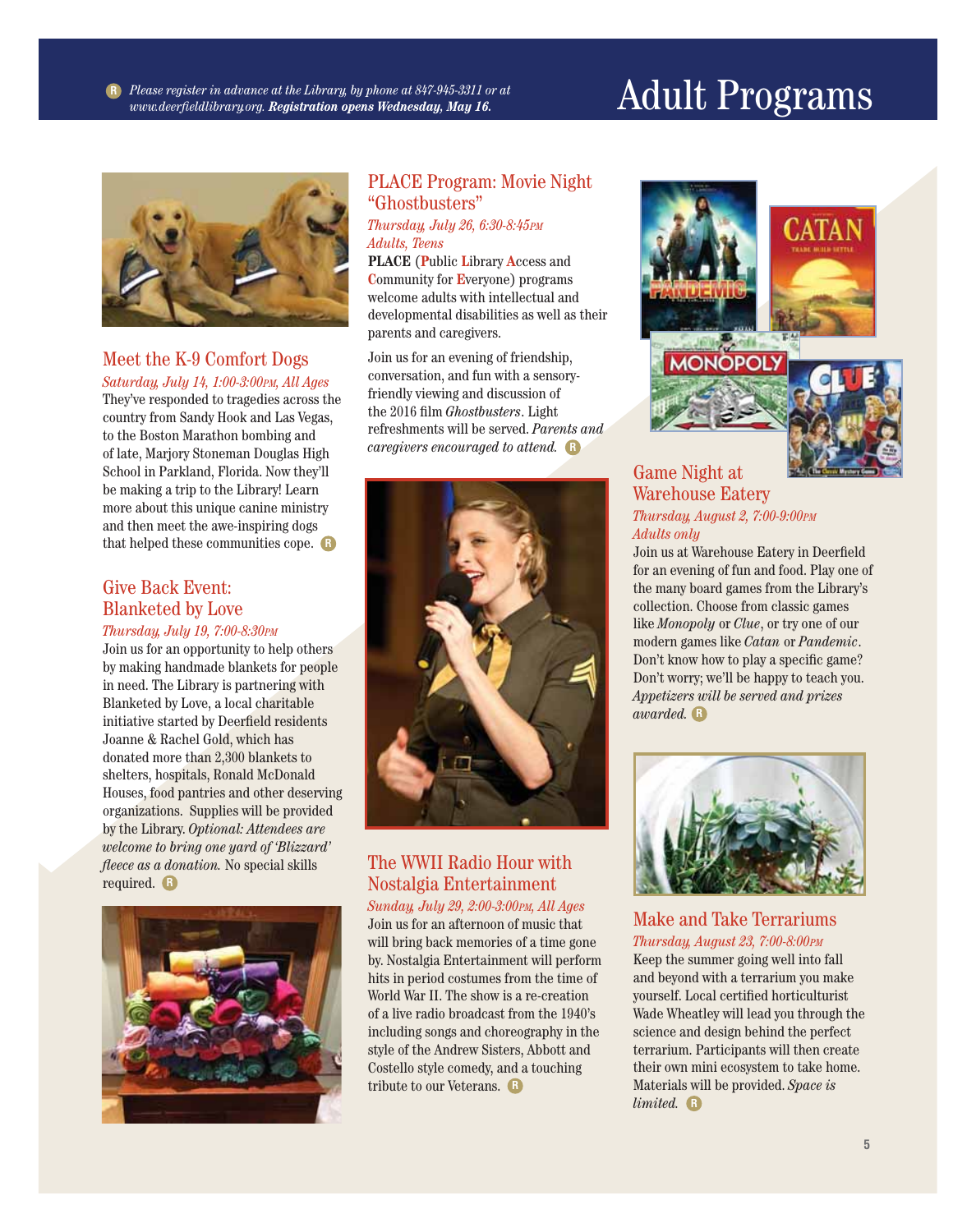

#### Read Without Boundaries

There's still plenty of time to sign up for our year-long reading program and challenge yourself to read without boundaries! Each month we focus on a different theme, designed to challenge you to try new authors, genres, and topics. We provide bookmarks for each theme with reading suggestions. Patrons can choose a suggested title or another title, as long as it fits the theme of the month.

Stop by the Adult Services desk for more information, and you can also sign up online at deerfieldlibrary.beanstack.org/reader365. Prizes will be awarded monthly, and those who complete all 12 months will be entered into a grand prize drawing.

## TECH CONNECTIONS Computer Upkeep and

## Drop-in Tech Help

#### *Alternate Thursdays 3:00-4:00PM Library Lobby*

I

**Staff will be available to answer questions about your devices, downloading books, music, and movies from the Library's website. Each date will also highlight other resources and services available at the Library.**

| <b>June 14:</b>  | Libby & Hoopla                                                                 |
|------------------|--------------------------------------------------------------------------------|
| <b>June 28:</b>  | <b>Virtual Reality</b>                                                         |
| <b>July 12:</b>  | <b>TBA</b>                                                                     |
| <b>July 26:</b>  | <b>Mobile Device Library</b><br><b>Lending Program and</b><br><b>Streaming</b> |
| <b>August 9:</b> | <b>A-Z Databases</b>                                                           |
|                  | <b>August 23: iPad and iPhone</b>                                              |

# Maintenance

*Thursday, June 7, 7:00-8:00PM* Whether new or old-it's important to keep your computer updated. Learn how to keep your software current and your hardware running. This is an instructional class only, as staff is unable to perform maintenance on devices. **R**

#### Introduction to Windows 10

#### *Thursday, July 12, 7:00-8:00PM*

Learn the basics of the Windows 10 operating system, and the differences and similarities between Windows 10 and some of the previous versions. **R**

#### 3D Print Your Own Luggage Tag

*Monday, June 18, 7:00-8:30PM* Learn more about Tinkercad 3D printing software and create your own luggage tag to take with you on your summer adventures. We'll create a tag together and then everyone will have time to customize their creations before submitting their projects. *Printing fees will be waived for class participants.* **R**

#### 3D Print Your Own Cell Phone Stand

*Saturday, August 4, 10:00-11:30AM* Take your 3D printing skills to the next level and learn how to use *Tinkercad*  to create a stand for your cell phone. We'll create the basic stand together, and then have some time to customize our creations before submitting the projects. *Printing fees will be waived for class participants.* **R**



**Our monthly DPL podcast is the perfect companion for a summer road trip, or a walk**  around the neighborhood. Recent quests, all with a Deerfield connection or in town for **a special DPL presentation, include:**

- **Kyla Guru, DHS student, cybersecurity educator, entrepreneur**
- **Martin Clancy, Lake County Drug Overdose Prevention**
- **J.R. Jones,** *Chicago Reader* **fi lm critic**
- **Jeffrey Brown, cartoonist**
- **Art Shay, photographer**
- **Elizabeth Rynecki, author**

**All podcasts are available at deerfi eldlibrary.org/podcast, and on iTunes, Stitcher, and Google Play.**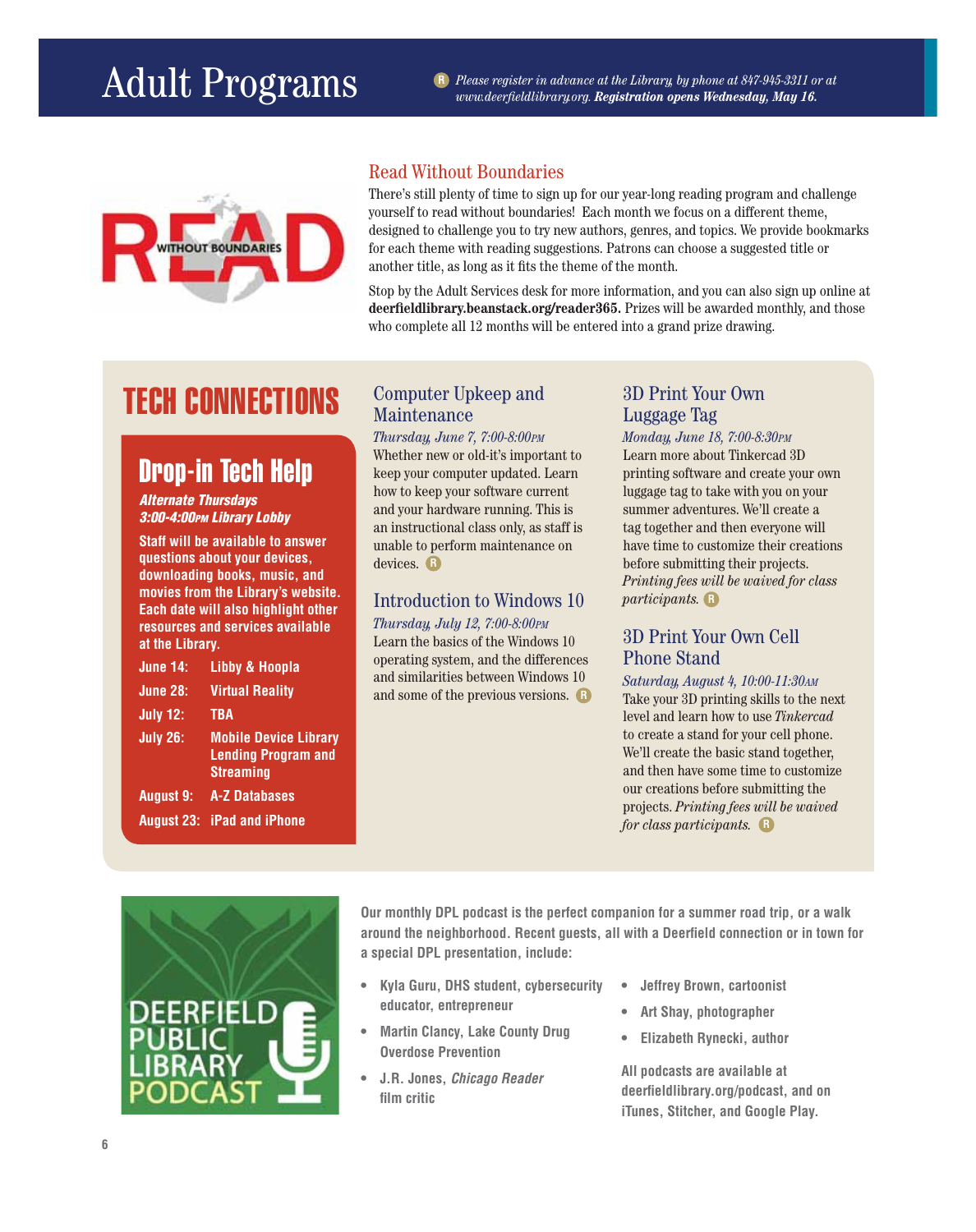*Please register in advance at the Library, online at deerfieldlibrary.org under "Programs", or by calling 847-580-8962. Registration begins Wednesday, May 16.* **R**

*NOTE: For Teen programs, Grades 6-12 are welcome. Exceptions are noted, so please read each description carefully!*





*Don't forget to use the Library for all of your studying needs!*

#### Group Study:

- 8 study rooms, seating 2-6 (Available first-come, first-served)
- Teen Space and Lobby Cafe, flexible seating

#### Quiet Study:

- Downstairs: Quiet Room (east side), and tables and study carrels throughout the level.
- Upstairs: Cozy chairs in front lobby and in Magazine area, **youth program room**  open all day over the weekend (June 2-3) for quiet study.

Also, check out the "Relaxation Station" in the Teen Space for coloring books and quiet crafts to help you wind down.

## Adventures in VR

#### *Tuesday, June 12, 6:30-8:00PM*

Welcome to the world of virtual reality! Test out our Oculus Rift and experience new adventures from around the world. Plus, our Wii will be available for you to play as you wait your turn. **R**

#### Introduction to Bullet Journaling

#### *Thursday, June 21, 7:00-8:00PM Teens and Adults*

Have you tried planner after planner only to fill out the first few months and then quit? You've got to try the bullet journal--a planner system that allows you to express yourself in a creative way, stay organized, and get things done. Learn the basics and get lots of helpful ideas to get you started. There will be time to practice. *Notebooks will be provided or bring one of your own!* **R**

## Sphero Aquatics

#### *Monday, June 25, 2:00-3:00PM*

Get your goggles ready! We'll make bathing suits for our tiny robot friends, then pop them into the pool to cool off. Then we'll use our awesome coding skills to teach our Sphero robots how to swim! **R**



*Saturday, June 9 – Sunday, August 5*  **Take some time out this summer and celebrate** *Reading Takes You Everywhere* **with awesome prizes and programs. Whether it's reading a book, watching a movie, listening to music, or attending a Teen program at the Library, it all counts. Participants will be entered into drawings for a variety of prizes, including gift cards and the chance to win a Nintendo Switch! Pick up a booklet in the Teen Space or register online any time this summer to get in gear.** *First 50 teens who register get a beach towel.*



#### Pizza and Paperbacks

#### *Wednesday, July 18, 1:00-2:00PM*

Join the Teen Librarian for a discussion of *The Girl from Everywhere* by Heidi Heilig, while munchin' on some pizza. If weather permits, this event will be held outdoors, picnic style! *Please register in advance, as free copies of the book will be given to participants to keep.* **R**

#### Minute to Win It: Outdoor Awesomeness

#### *Wednesday, August 8, 2:00-3:00PM*

Water balloons, pantyhose bowling, and cookie faceplants? Check, check and check! Bring your friends and compete in wacky, mini outdoor games for the chance to win equally goofy prizes and trophies! **R**

#### Dungeons & Dragons @ the Library

#### *Mondays, July 16, 23, 30 5:30-7:30PM*

We're back and ready for more adventures! Immerse yourself in a vibrant fantasy world as we play the role-playing game Dungeons & Dragons. Over the three sessions you'll create a character and put that character to work fighting monsters, solving puzzles, and hopefully saving the day, all while you are munchin' on some pizza. No experience required! **R**

#### Robotics in the Library! *Thursday, August 16 , 7:00-8:00PM*

Join us for another exciting hands-on experience with Deerfield High School First Tech Challenge (FTC) Robotics! The First Tech Challenge exemplifies the intersection of engineering, math, and science, while exploring the incredible and fun applications of robotics. Come drive the robots and get hands on experience with the tools and parts we use. Absolutely no prior robotics experience necessary, and be sure to bring your friends to spread the FTC spirit. **R**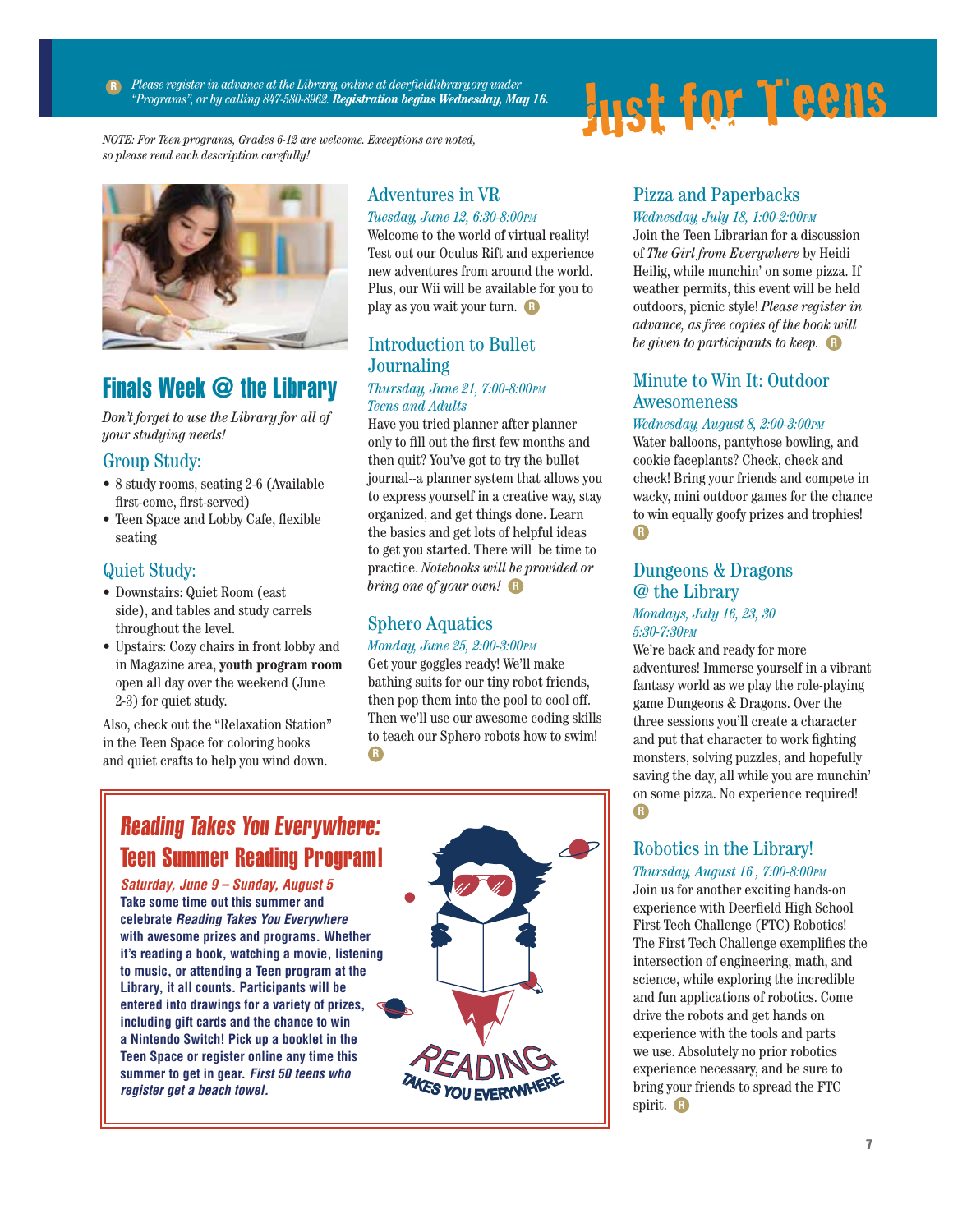## Children's Programs

**R** *All children's activities, except those designated as "drop-in", require registration. Please register in advance in person, online at*  deerfieldlibrary.org under "Programs", or by calling 847-580-8962. Registration for all of the programs listed here begins on *Wednesday, May 16.*

**FF** *Family Friendly programs with multi-age appeal and group registration option.*

In addition to specific programs offered for children with special needs, we are also happy to make reasonable accommodations so that your child can participate in all our programs. For more information about programs and services for children with special needs, please contact Julia Frederick at jfrederick@deerfieldlibrary.org.

## Children's Summer Reading Program

#### *Saturday, June 9 – Sunday, August 5 Children ages birth through 5th grade*

**Let reading take you on an adventure as you explore new worlds and learn about people, places, and things you might never otherwise encounter. Join in the fun by participating in our summer reading program,** *Reading Takes You Everywhere!* **Children will receive a prize just for signing up and those who complete the program will receive a paperback book of their choice and will be entered into drawings for a variety of prizes, including the chance to win a Nintendo Switch! Be sure to check out all of the library's exciting, free activities all summer long!**

- Summer Reading Kick-off day is Saturday, June 9, 9:00<sub>AM</sub> 5:00<sub>PM</sub>
- **The first 500 children (Kindergarten-5th Grade) to register at the library for Reading Takes You Everywhere will receive a beach towel. Children (birth to pre-k) will receive a beach ball.**
- **Children who finish the reading program after it officially ends on Sunday, August 5, will receive a paperback book of their choice.**

*Special Kick-off Day activities from 11:00AM – 2:00PM*

- **Face Painting**
- **Photo Booth**

## Drop-In Activities

#### Family Time

*Saturdays at 10:00AM, June 2 – August 25 Children with an adult*

Come to the Youth Program Room for a dropin storytime the whole family will enjoy!

#### Picnic Stories

#### *Thursdays, June 14-August 2, 12:00PM Children with an adult*

Bring a bag lunch and enjoy stories for the whole family in the Youth Program Room at the Library.

#### Outdoor Storytime

*Wednesday, June 13, 11:00AM, All Ages* Join us in Jewett Park for an outdoor storytime!

#### Storytime Takes You Everywhere *Fridays, June 15, 29, July 6, 20, August 3*

*10:30AM, All Ages*

Travel the world through stories, songs, and fingerplays! Each week will feature a different part of the world.

#### Drop-in Craft

*Monday, June 18 – Sunday, June 24 Monday, July 16 – Sunday, July 22 Monday, August 6 – Sunday, August 12 Children with an adult*

Stop by the Youth Services department to make a fun craft!

#### Where's Penelope? *Saturday, June 9-Sunday, August 5*

## *Children through 5th grade*

Penelope the pig is off on a trip! Stop by each week to see her vacation photos. If you can figure out where she is each week, you'll be entered to win a prize.

#### Deerfield Scavenger Hunt

*Saturday, June 9-Sunday, August 5 Children through 5th grade* Travel around the library and learn interesting facts about different countries while competing for worldly treasures. Stop by each week to complete a new challenge.

Rocket Reader Around the World *Saturday, June 9-Sunday, August 5*



#### *Children through 5th grade*

Take a picture with Rocket Reader and share with it us for a chance to be featured on the Library's social media feeds. Take Rocket Reader with you on your travels about town, across the country, or around the world!

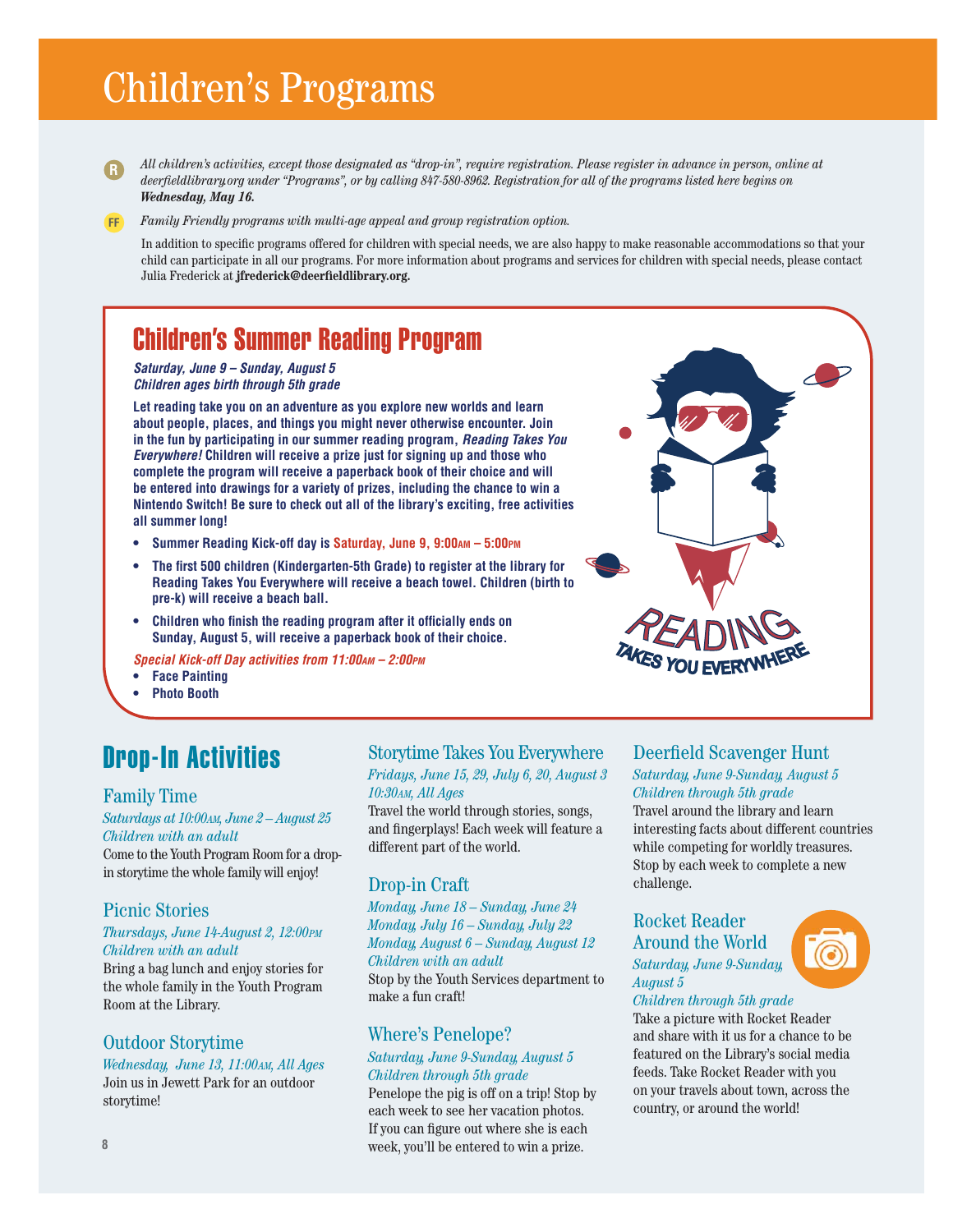#### Book Buddies!

*June 12 through July 26 (no meeting during week of July 3) Tuesdays, 6:45-7:30PM Wednesdays, 4:45-5:30PM OR Thursdays, 6:45-7:30PM Readers entering Grades 1-3* 

Volunteers entering grades 7 through 12 will be matched with young readers in this fun program. Buddies will meet once a week for six weeks to read aloud, play games, make crafts, and have fun! Children must be able to attend at least 5 of the 6 sessions to participate in the program. Space is very limited. In order to participate, parents must fill out an application available at the Library. Applications must be returned within 3 days of registration. **R**

#### Art Takes You Everywhere

*Tuesdays, June 12, June 26, July 10, July 24 4:00-5:00PM, Ages 7-10*

Travel the world through art! Each week we'll learn about a new country and create an art project for you to take home. **R**

#### LEGO Club

#### *Thursday, June 14, July 19, and August 16 4:00-5:00PM, All Ages*

Join us for an hour of building and show off your creativity at LEGO® Club! Build your own design or follow the monthly challenge. **FF**

#### Book Bites: Comic Club!

#### *Friday, June 15, 4:00-5:00PM Ages 8-12*

Do you like to read graphic novels like *Smile* and *Amulet*? Join us in a conversation around the book *Pashmina.* We'll discuss the book and other comics we love while munchin' on snacks. Register early, as free copies of *Pashmina* will be given to participants. *Please let us know in advance about any food allergies or restrictions.* **R**

#### Green Screen Adventures *Monday, June 18, 4:30-5:30PM Ages 8-12*

Have you ever imagined yourself under the ocean, in outer space, or atop a magical tower? A green screen can take you there! Come and learn how to use this movie-making technology to create your own imaginative images. **R**



#### Vagabonding for Kids! *Wednesday, June 20, 4:30-5:30PM Ages 5-8*

Brian Michalski has traveled the world from Australia and Asia to Europe, Mexico, and Cuba. Join him to learn all about exploring new places, discovering unique cultural traditions, eating exotic foods, helping others and stepping outside your comfort zone at this interactive program! **R**

#### Summer Dance Jam

*Fridays, June 22, August 10 11:00-11:45AM For children up to age* 

*6 with an adult* Shake your sillies out at this action-packed dance program. Children will find their rhythm with shakers while singing along to their favorite songs. *No registration required!* **FF**

#### DIY Paper Circuit Art

*Monday, June 25, 4:00-5:00PM Ages 7-12*

Create your own light-up art using paper circuits and LEDs! **R**

#### Sherlock Holmes Escape Room *Wednesday, June 27, 4:30-5:30PM*

#### *Ages 8-12*

Moriarty has hatched another devious plot and Sherlock Holmes needs you to join the Baker Street Irregulars to put a stop to him. Crack codes, solve ciphers, and escape the room! **R**



#### Royalty Around the World

#### *Saturday, June 30, 11:00-11:45 am Ages 3-6, with an adult*

Let's celebrate princesses and princes from all over the world through stories, crafts and games. You are welcome to dress up for the festivities! **R**

#### World Record Breakers *Monday, July 9, 4:00-5:00PM*

*Ages 6-10*

Learn about weird-but-true world records (like those tracked by Guinness World Records) and participate in challenges relating to records that have been set using household items like books, pencils and socks. **R**

#### **Campfire Stories**

#### *Tuesday, July 10, 7:00-7:30PM Children of all ages, with an adult*

Come dressed in your pajamas and bring your favorite stuffed animal to share in the fun! **R FF**

#### Time Travelers

*Wednesdays, July 11-August 1 10:30-11:15AM Ages 3-6, with an adult*

We'll visit a different place and time in history each week through stories, crafts and other fun activities. **R**

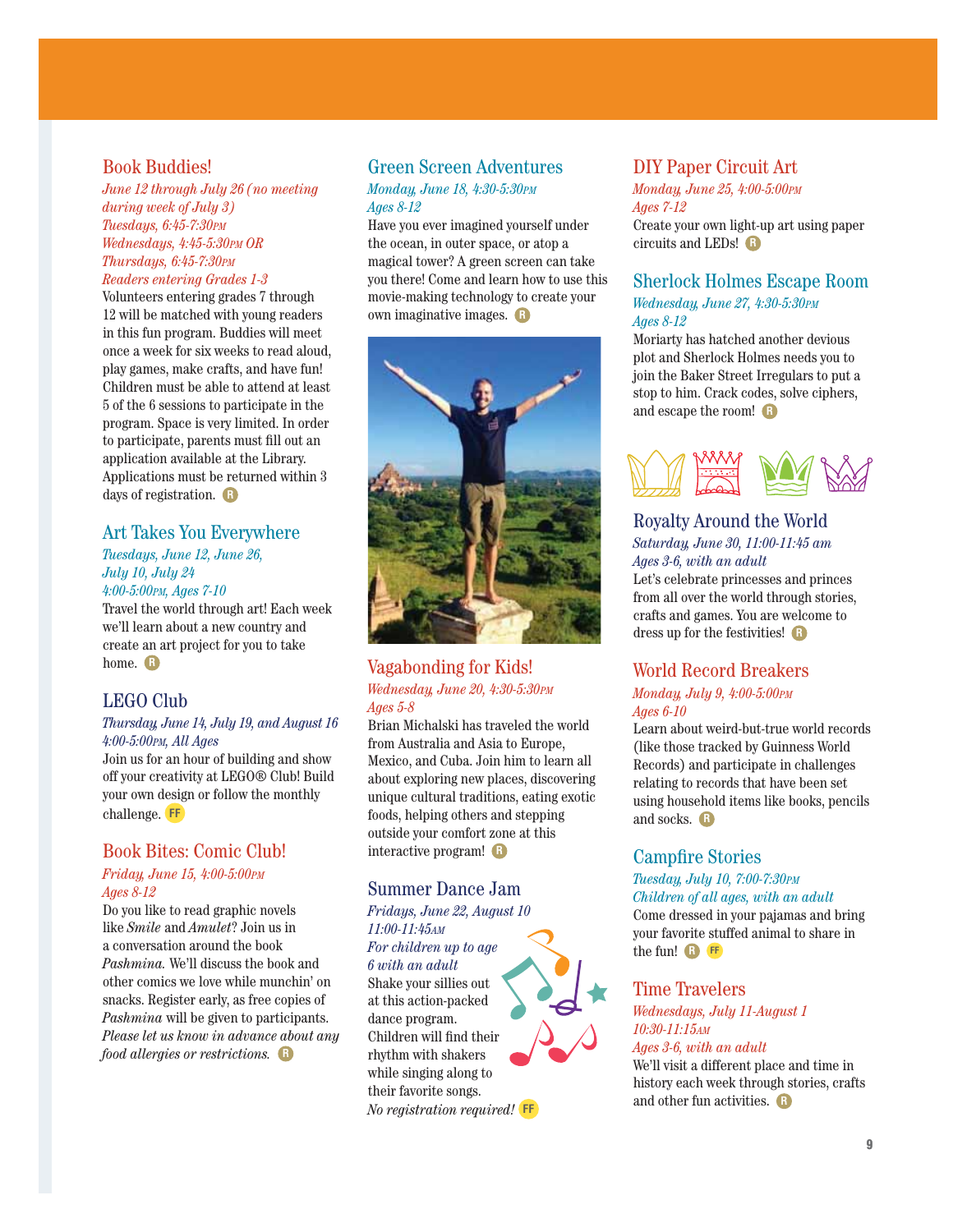# Children's Programs

 $\bullet$ 

#### Stories Under the Sea

#### *Thursday, July 12, 4:30-5:15PM Ages 5-7*

Take a dive into the deep blue sea as we read books about fish, create a colorful fish craft, and have a special snack. *Please let us know in advance about any food allergies or dietary restrictions.* **R**



#### Little KiDLS and KiDLS: Around the World

*Saturday, July, 14 Ages 4-6, with an adult: 11:00-11:45AM Ages 7-10: 1:00-2:00PM*

Take a trip around the world! Explore different cultures through games, a craft and stories. **R**



#### Ukulele Sing-a-long *Monday, July 16, 11:00-11:45AM All Ages*

Join our own Miss Julia for a familyfriendly ukulele sing along with some of your favorite children's tunes! **FF**

## SENSORY PROGRAMS

#### Sensory Storytime *Friday, July 13, 11:00AM-12:00PM All Ages*

Join us for an inclusive and interactive storytime filled with stories, songs, sensory play, and socialization! Children of all abilities with their siblings and caregivers are welcome. *Please let us know if any accommodations are required.* **FF**

#### 3D Design and Print

*Tuesday, July 17 OR Tuesday, August 14 4:00-5:00PM Ages 7-10*

Are you ready to try 3D modeling and printing? Join us to learn how to design 3D objects in Tinkercad, create your own project, and have it printed on our 3D printer! *Fees for 3D printing will be waived for participants in this program.*  **R**

#### YouTube Science! *Wednesday, July 25 4:00-5:30PM*

*Ages 8-12*



Have you ever wanted to do the science experiments you see on YouTube, but didn't have the space, ingredients, or time? Come to the Library to test out elephant toothpaste, galaxy slime, and more! **R**

## Throwback Tech

#### *Friday, July 27, 4:00-5:00PM Ages 6-10*

Have you ever played a Game Boy? Do you know how to dial a rotary telephone? Join us for some retro fun as we complete challenges relating to "old school" technology and create an upcycled tech project. **R**

#### *No registration required!*

#### Sensory Friendly Family Film *Wednesday, August 8, 3:30-5:30PM All Ages*

Enjoy the film, *Coco*, with the whole family at the Library! The Library welcomes families and children of all abilities to enjoy a movie with the lights turned up, the sound turned down, and the option to walk, dance, and sing, during the movie. (PG, 1 hr. 49 min.) **FF**



#### Let's Dance *Saturday, July 28, 2:30-3:30PM Ages 6 and up, with an adult*

Get inspired by the beauty of Indian music and dance at this interactive workshop hosted by Bolly DanceFit. Dance experts will get you movin' and groovin' and by the end you'll be able to strut some of your own Bollywood dance moves! **R**

#### *Dragons Love Tacos* Party *Saturday, August 11, 11:00am-12:00PM Ages 4 and up with a grown-up*

Calling all *Dragons Love Tacos* fans! At this family-friendly gathering, we will play games, do a craft, and celebrate dragons, tacos, and the popular picture book series by Adam Rubin and Daniel Salmieri. **R FF**

### Bristlebot Battle

#### *Monday, August 13, 4:00-5:00PM Ages 7-10*

Come build and battle with robots you'll build out of toothbrush heads and micro motors! **R**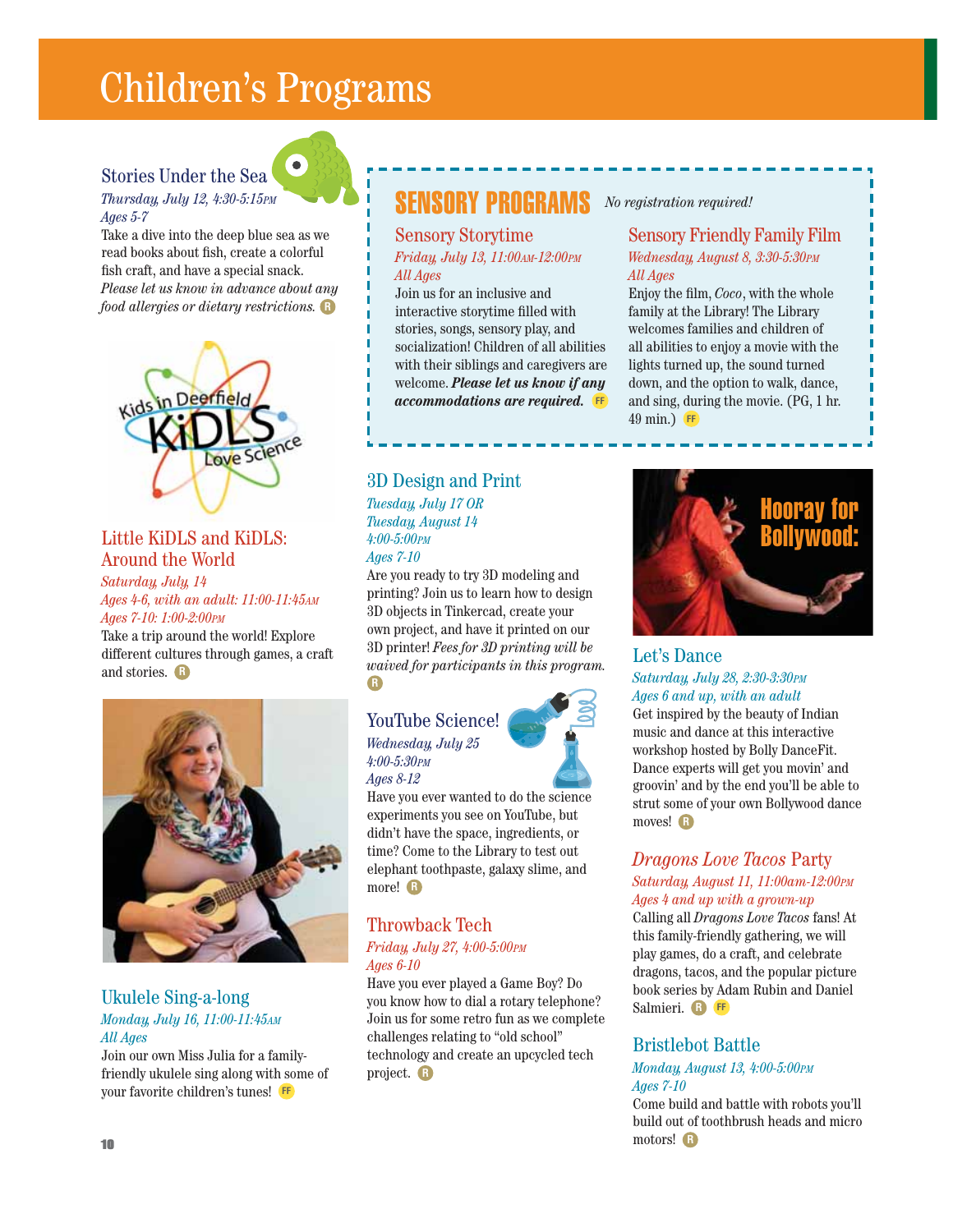# More to Know

## Have Mobile HotSpot, will Travel!

**No internet connection? No problem! Come check out one of our new mobile hotspots to access the internet anywhere\* on any of your devices.**

#### Here's how it works…

Mobile hotspots allow you to share a wireless network connection with other devices so they can access the internet. Devices connect to the mobile hotspot using their Wi-Fi feature.

Patrons 18 and up with a valid Deerfield Library card can check out a mobile hotspot. You can borrow the hotspot for seven (7) days.

#### Why would I want to borrow one?

Mobile hotspots are a great resource for those without an internet connection. Whether you need to connect at home, or you're traveling and need to connect in an airport or hotel room, the mobile hotspot is for you. Since mobile hotspots



require a password to connect, they're also a good tool for those that don't want to use an unsecured public Wi-Fi connection (don't worry – password included when you check out our hotspot!).

To learn how to connect, please refer

to the printed instructions that come with the hotspot at checkout or watch our eTutor video on YouTube.

*\*Please note that a Sprint Cellular Network connection is required to use a Mobile HotSpot device. If, however, you are outside of the carrier's network the device will not connect and work.*



- *Thank You* to **Barb Reich** for being one of our founding members, and her 10 years of service on the Board. Barb is moving to New York for a new adventure. We wish her lots of good luck and happy times.
- **Treasurer/Board Member Wanted:** The Friends are seeking a resident from Deerfield, Bannockburn, or Riverwoods to serve as Treasurer. All potential Board Members will be asked to complete a board candidate application, and attend two (2) Board meetings, after which a vote will be taken to be elected onto the Board. If interested, please leave a message at 847-945-3311, x8895. Thank you!

- We are collecting gently used Cookbooks and Children's books for our summer sale at the Deerfield Farmer's Market on August 4. They may be dropped off at the Library.
- **Become a Friend:** Membership dollars help fund items for the Library. We can't do it without your help! You can use the form below, or join online at **deerfi eldlibrary.org/friends-of-the-library.**

**The Friends can be contacted at 847-945-3311 x8895 or at friends@** deerfieldlibrary.org. Check for updates on our web page or Facebook.

## ANNUAL MEMBERSHIP APPLICATION

Your annual membership will enhance the materials and programs at our library so that it will better serve you and your family.

I would like to become a member of **Friends of the Deerfield Public Library** for a year at the following level:

| $$15 - $29$                                                                                                              | Good Friend<br>$$100 - $249$ Best Friend | $$30 - $49$<br>$$250-\$499$ Loyal Friend | <b>Family Friend</b> | $$500 +$ Partner | \$50–\$99 Dear Friend |  |
|--------------------------------------------------------------------------------------------------------------------------|------------------------------------------|------------------------------------------|----------------------|------------------|-----------------------|--|
| NAME                                                                                                                     |                                          |                                          |                      |                  |                       |  |
| (List name(s) as should appear in our publications)                                                                      |                                          |                                          |                      |                  |                       |  |
| <b>PHONE</b>                                                                                                             |                                          |                                          | E-MAIL               |                  |                       |  |
| $\Box$ Please check this box if you do not want your name listed in any publication.                                     |                                          |                                          |                      |                  |                       |  |
| <b>PAYMENT OPTIONS:</b> 1) Credit card: deerfieldlibrary.org/friends-of-the-library 2) Checks payable to: Friends of the |                                          |                                          |                      |                  |                       |  |
| Deerfield Public Library, 920 Waukegan Rd. Deerfield, IL 60015                                                           |                                          |                                          |                      |                  |                       |  |

The Friends are a 501(c) (3) nonprofit group. Contributions may be deductible under IRS regulations. Does your company have a matching gift program?